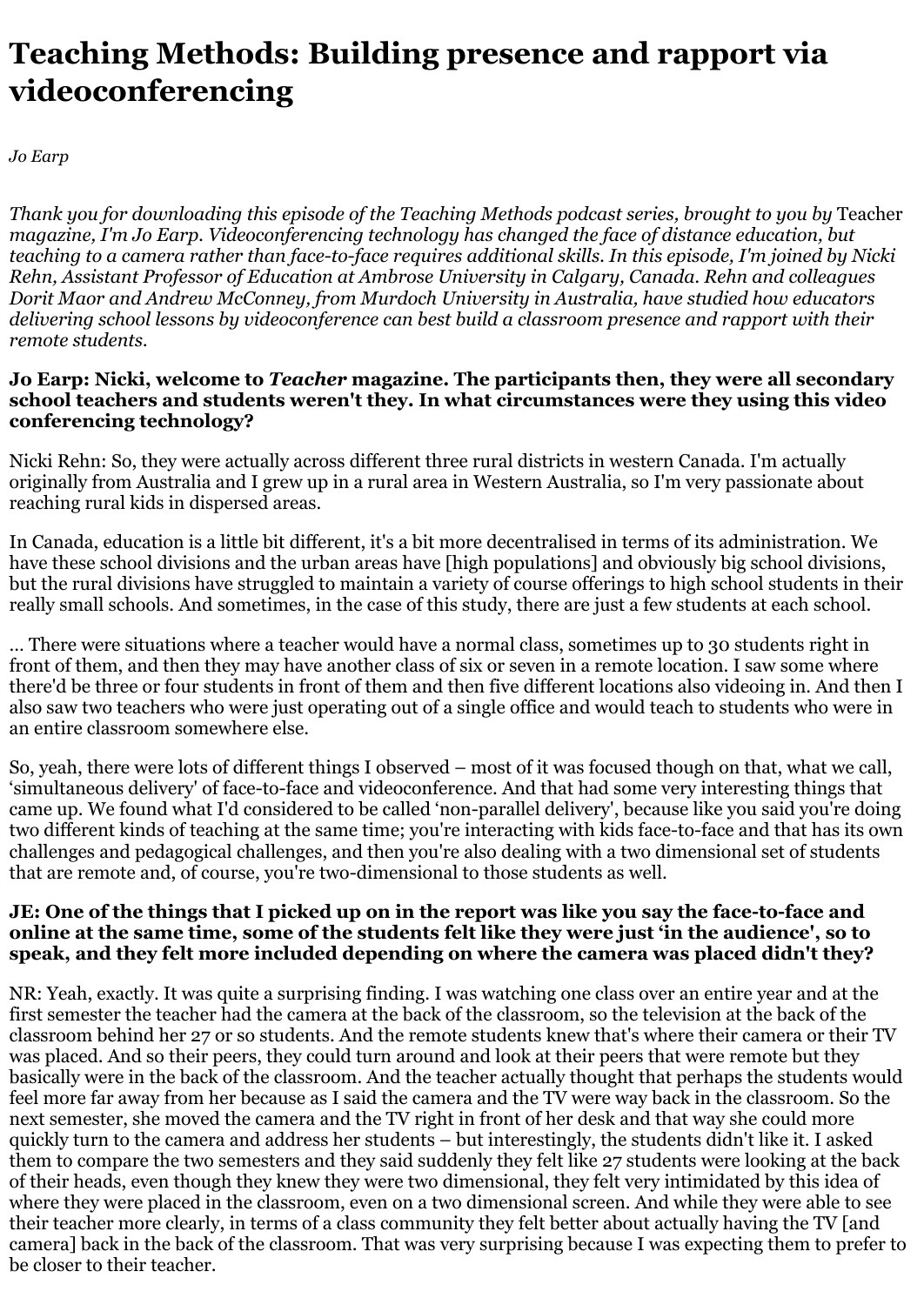#### **JE: In terms of videoconferencing, that throws up a few challenges in terms of developing the 'presence' in the classroom and also that rapport with the students. What did you find from your study in terms of some of the challenges that were highlighted?**

NR: We call this construct presence, which has been talked about in different ways in the literature of distance ed before. Basically, the way I conceptualised it was the idea of feeling that you're there physically when you're not there. So it's like bridging that what I call a 'pedagogical divide' that's often a real divide of hundreds and hundreds of kilometres. And, the challenges were obviously like you said building that face-to-face rapport, particularly between teacher and student.

There were some very real logistical challenges as you can well imagine, like just making available assignments and there was a lot of stuff you could put onto a learning management system and transfer fairly easily that way but when it comes to exams and tests and assignments back and forth that had to be hand delivered there was some logistical challenges that required a lot of preparation.

Teachers as well felt like they couldn't teach in as much of an ad-hoc way; there's a certain degree of, you know, you prepare as a teacher and then there's a whole lot of stuff that happens in the classroom that you roll with ... but when you're sort of 'performing' on a screen as well, there had to be a lot more preparation. So teachers struggled with the challenge of a lot more upfront preparation for these lectures per se.

## **JE: And, for those who are using this kind of teaching method, this kind of technology, what about practical tips? Your research highlighted some pretty easy things actually that teachers can do to help build that rapport didn't it?**

NR: They seem like very obvious things but they're stuff that you have to pay attention to in your day to day classes when you're working a videoconference.

The first one, for example, would be this sense of overcompensation for the remote students when you're building relationships, and that includes almost overusing their names. Normally when someone comes into a class you do a lot of nodding, saying 'oh hi, how's your day?', but in the videoconference it really helped if you actually called out the name. You know 'Jimmy, great to see you in class today' and 'how was your weekend Jimmy?'. That really helps that person feel like they are real and they exist and they're not just a twodimensional screen in the back of the room.

There are some other things in terms of creating that sense of …. being a 3D person in real space. To actually give them clues about your space and where you are – talking about what it looks like outside the window for example, what kind of classroom you're in, using the camera to show your remote students the space that they're being videoed into is really helpful, and helping your students right there in the classroom to know how to relate to the students on the screen is helpful too. So, getting them to use their names really helped to bridge that gap.

Some of the other practical ways that teachers can help to mitigate some of the challenges include just thinking about the act of teaching on a screen and what that looks like on the other side. That has to do with how you use your voice, how you move about the room and also just trying to humanise a little bit the presentation by using humour and using self-disclosure – so, telling stories about yourself. Students love to hear about their teachers, but it's particularly powerful over a videoconference, it personalises the situation. We found that students really appreciated it when their teachers told jokes and actually had some downtime in the videoconference so it wasn't just pure lecture, there was some downtime where students could maybe make some jokes.

I know my 'near' students used to play practical jokes on my 'far' students by putting signs up in front of the camera and making faces at them. It seems like some silliness by Grade 11 and 12 students, but actually it really helped to build community in a sense of both students being real to each other. So, yeah, teachers need to be aware of the fact that they are being videoed in and kind of consider what it looks like on the other side of the screen.

Watching themselves back on the video was really helpful. They get to see that you don't want to be running all over the classroom and bouncing around too much – it's difficult to watch that on a screen. So, yeah, a lot of just basic video screen rules apply in that situation that teachers don't normally think about when they're in front of a face-to-face class.

## **JE: One of the other things I was thinking about was you mentioned about voice and moving around the classroom and so on. And, as a teacher you'd not normally … in terms of feedback**